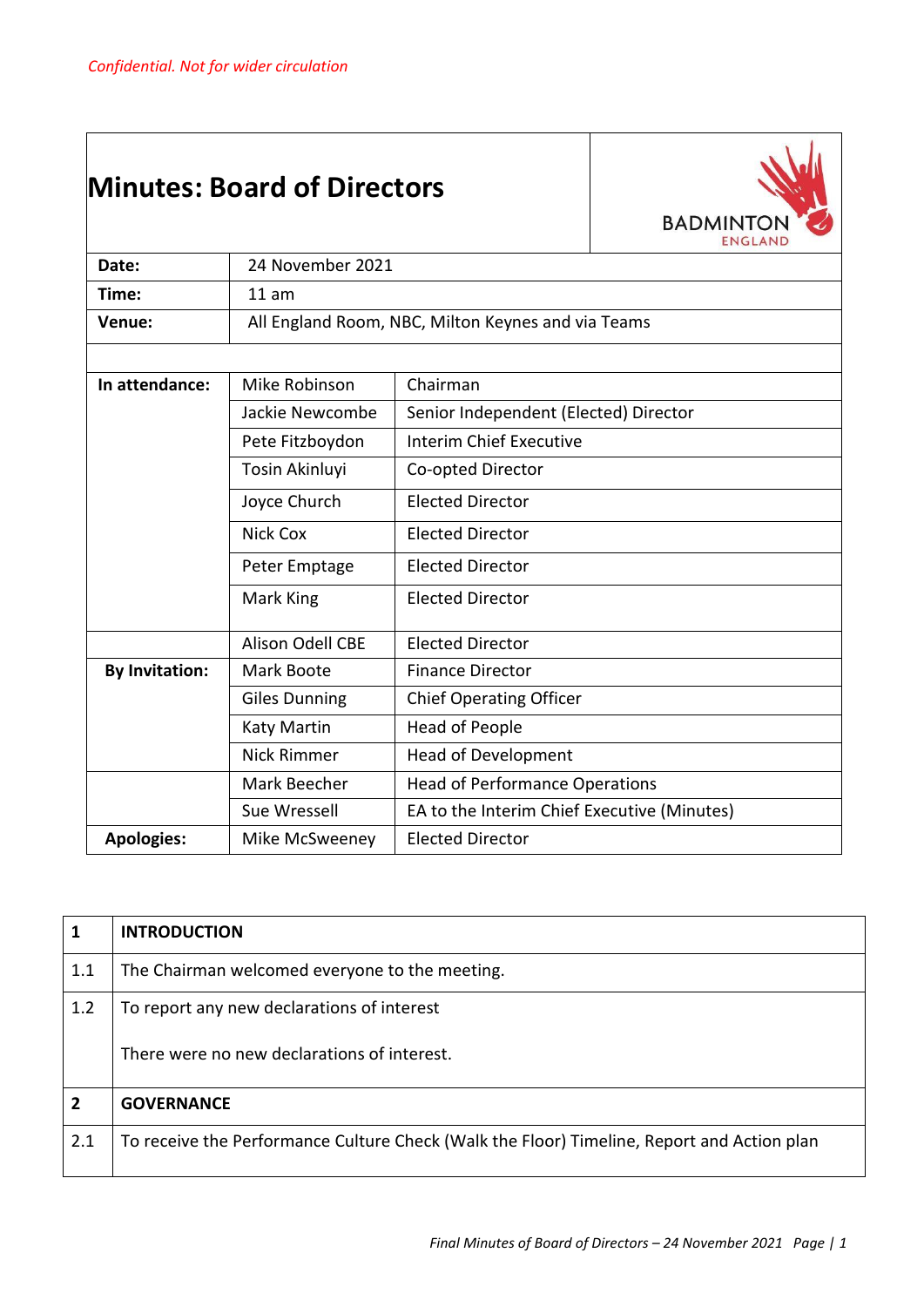|     | The Board received the Timeline, Report and Action Plan and the following points and comments<br>were noted:                                                                                                                                                                          |  |  |
|-----|---------------------------------------------------------------------------------------------------------------------------------------------------------------------------------------------------------------------------------------------------------------------------------------|--|--|
|     | There were eight observations from the report and six recommendations.<br>$\bullet$<br>The Board discussed and raised amendments to the response to UK Sport that had been<br>$\bullet$<br>provided                                                                                   |  |  |
|     | Decision:                                                                                                                                                                                                                                                                             |  |  |
|     | a) The Board approved the Draft Action Plan and Timeline within the Performance Culture<br>Check Report, noting the Action Plan will undergo consultation with numerous<br>stakeholders before finalising.                                                                            |  |  |
| 2.2 | To receive a presentation on the Culture Review Plan following the Staff Workshops                                                                                                                                                                                                    |  |  |
|     | The Interim Chief Executive provided a presentation which would be circulated with the minutes.<br>The following comments and points were noted:                                                                                                                                      |  |  |
|     | The work already undertaken on the High Performing Organisation had been used to feed<br>$\bullet$<br>into the recent Workshops.                                                                                                                                                      |  |  |
|     | The Workshops were predominantly forward-focused, looking for ways we could improve<br>$\bullet$                                                                                                                                                                                      |  |  |
|     | the culture and the way we operate.<br>While winning medals is an important part of BE's role, a strategy or mission that solely<br>$\bullet$                                                                                                                                         |  |  |
|     | focuses on this would risk not engaging or motivating many staff.                                                                                                                                                                                                                     |  |  |
|     | The next steps:<br>$\bullet$<br>Focus on values and consider the behaviours that underpin them.                                                                                                                                                                                       |  |  |
|     | Drawing up a people plan to highlight training and development needs, improve<br>$\bullet$<br>staff inductions and provide alternative options for learning, i.e. secondment and<br>shadowing.                                                                                        |  |  |
|     | Review what work could be stopped and what could be streamlined through<br>external processes.                                                                                                                                                                                        |  |  |
|     | Staff recognition systems – spot rewards and acknowledgement of great work. A<br>new HR platform that would allow for staff to give 'kudos' to colleagues.<br>Working together better - staff are happy to provide support, work allowing but<br>don't know how to assist colleagues. |  |  |
|     | Middle management to be empowered to take decisions.                                                                                                                                                                                                                                  |  |  |
|     | A 'Big Ideas Group' was being planned to provide a route for staff to put forward<br>their thoughts of what could be done differently/better.                                                                                                                                         |  |  |
|     | A further workshop on values and behaviours would be held with staff and it was                                                                                                                                                                                                       |  |  |
|     | agreed that a similar workshop would be held with the Board (ACTION: PFB/MR)<br>A full re-test of the survey was likely to take place within $12 - 18$ months and                                                                                                                     |  |  |
|     | consideration was being given to a partial retest at six months. In the interim, monthly                                                                                                                                                                                              |  |  |
|     | pulse surveys regarding morale would be circulated to staff to assess the mood of the                                                                                                                                                                                                 |  |  |
|     | organisation.<br>The Board were happy with the route taken and next steps outlined.<br>$\bullet$                                                                                                                                                                                      |  |  |
|     | Please refer to the Action Items Register for updated actions (appended).                                                                                                                                                                                                             |  |  |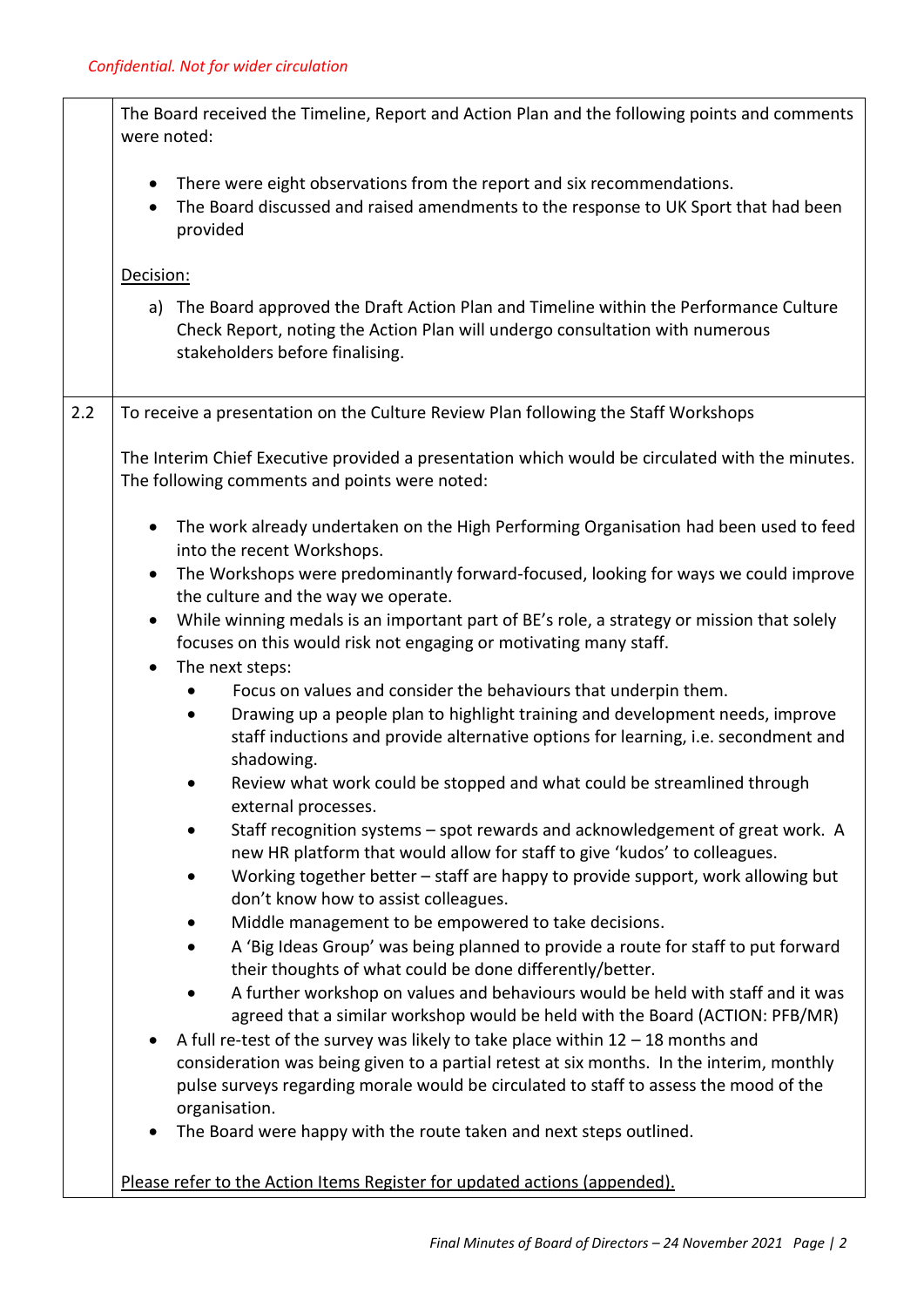| 2.3 | To agree the appointment of 'Board Champions' for various roles                                                                                                                                                                     |
|-----|-------------------------------------------------------------------------------------------------------------------------------------------------------------------------------------------------------------------------------------|
|     | The Board received the paper and discussed the roles of the different Board Champions. The<br>following Directors were agreed as the Champions in each area:                                                                        |
|     | Mike McSweeney - Safeguarding<br>Alison Odell - Anti Doping<br>Tosin Akinluyi/Jackie Newcombe - Equality, Diversity and Inclusion                                                                                                   |
|     | In addition, the Board received and noted the Anti-Doping Annual Summary of Activity and<br>received a copy of Badminton England's Clean Sport Education Strategy and Implementation<br>Plan                                        |
|     | Decision:                                                                                                                                                                                                                           |
|     | a) The Board agreed the appointments for the three Board Champions as above.                                                                                                                                                        |
|     | Please refer to the Action Items Register for updated actions (appended).                                                                                                                                                           |
|     | <b>REPORTING</b>                                                                                                                                                                                                                    |
| 3.1 | To receive the Interim Chief Executive's Report and Deliverables update                                                                                                                                                             |
|     | The Board received the Report and the following additional comments/points were noted:                                                                                                                                              |
|     | A positive meeting had been held with Yonex [REDACTED].                                                                                                                                                                             |
| 3.2 | To receive the Management Scorecard and Commentary for Q2                                                                                                                                                                           |
|     | The Board received the Management Scorecard and Commentary and the following points and<br>comments were noted:                                                                                                                     |
|     | The ETCs were noted within Objective 4 and it was recognised that these would need to<br>align with the whole pathway.                                                                                                              |
| 3.3 | The receive the Q2 Management Accounts and Reforecast for the year                                                                                                                                                                  |
|     | The Board received the Accounts, Reforecast and the Finance Director's Report. The following<br>points/comments were noted:                                                                                                         |
|     | The financial performance of the NBC continues to be strong.<br>Money was due in for the Commonwealth Games.<br>There was a loss of £120k in the H2 Forecast, mainly due to unforeseen expenditure in<br>the first half of the year |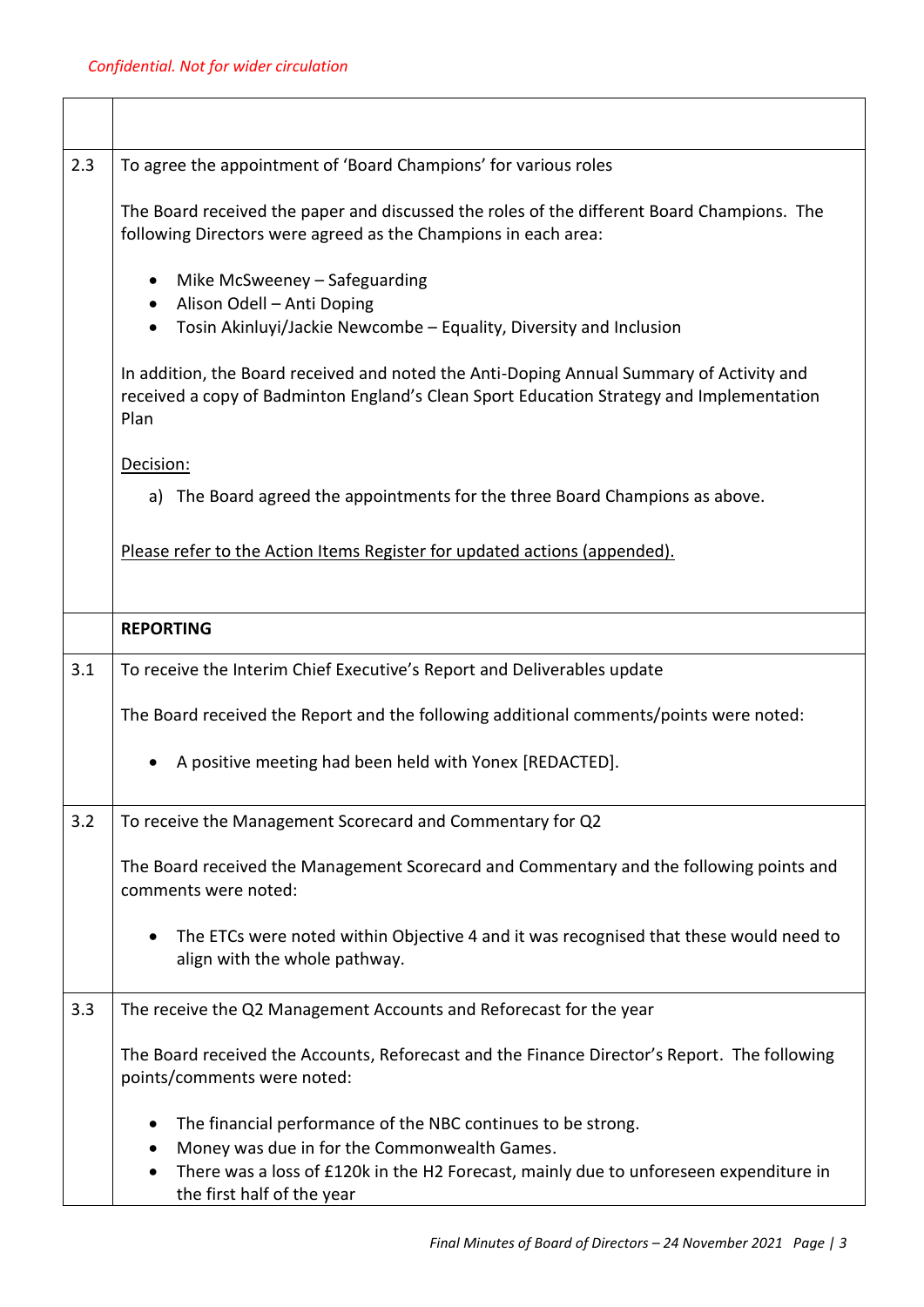|     | The Board agreed that a payment [REDACTED], already included in the forecast, should<br>$\bullet$<br>be made for insurance in case the Yonex All England was to be cancelled, as proposed by<br>the Finance and Risk Board. The decision of when to take out this insurance would be<br>agreed by the Finance and Risk Board Chair and Interim Chief Executive, when raised by<br>the Finance Director. (ACTION: MB/JC/PFB).<br>The Tax Policy, as proposed by the Finance and Risk Board, was approved. It was noted<br>$\bullet$<br>that appropriate training for relevant members of staff would be undertaken.<br>A capital plan was being drawn up for the NBC to tackle issues that were starting to<br>appear. A small number of critical issues would need to be addressed urgently. The<br>capital plan would be taken to the February Finance and Risk Board for review. (ACTION:<br>MB) |  |  |
|-----|----------------------------------------------------------------------------------------------------------------------------------------------------------------------------------------------------------------------------------------------------------------------------------------------------------------------------------------------------------------------------------------------------------------------------------------------------------------------------------------------------------------------------------------------------------------------------------------------------------------------------------------------------------------------------------------------------------------------------------------------------------------------------------------------------------------------------------------------------------------------------------------------------|--|--|
|     | Decision:                                                                                                                                                                                                                                                                                                                                                                                                                                                                                                                                                                                                                                                                                                                                                                                                                                                                                          |  |  |
|     | The Board approved the Q2 Management Accounts                                                                                                                                                                                                                                                                                                                                                                                                                                                                                                                                                                                                                                                                                                                                                                                                                                                      |  |  |
| 3.4 | To receive the Risk Register                                                                                                                                                                                                                                                                                                                                                                                                                                                                                                                                                                                                                                                                                                                                                                                                                                                                       |  |  |
|     | The Board received and reviewed the Risk Register and noted the following amendments:                                                                                                                                                                                                                                                                                                                                                                                                                                                                                                                                                                                                                                                                                                                                                                                                              |  |  |
|     | The risk of loss of staffing talent was discussed. Understanding the talent within the<br>$\bullet$<br>organisation and working on how to protect it was key. The Head of People was working<br>on a people plan and would bring this back to the Board in due course. (ACTION: KM)                                                                                                                                                                                                                                                                                                                                                                                                                                                                                                                                                                                                                |  |  |
|     | Please refer to the Action Items Register for updated actions (appended).                                                                                                                                                                                                                                                                                                                                                                                                                                                                                                                                                                                                                                                                                                                                                                                                                          |  |  |
| 3.5 | To receive the Safeguarding Summary Report                                                                                                                                                                                                                                                                                                                                                                                                                                                                                                                                                                                                                                                                                                                                                                                                                                                         |  |  |
|     | The Board received the latest Report and noted the cases within. The following points and<br>comments were noted:                                                                                                                                                                                                                                                                                                                                                                                                                                                                                                                                                                                                                                                                                                                                                                                  |  |  |
|     | The rise in cases was noted and it was understood that this was due to the return of play.<br>This was being seen in many sports.                                                                                                                                                                                                                                                                                                                                                                                                                                                                                                                                                                                                                                                                                                                                                                  |  |  |
|     | Cases were more complex than before and taking more staff time.<br>$\bullet$<br>Focus was being placed on ensuring each County had a Welfare Officer.                                                                                                                                                                                                                                                                                                                                                                                                                                                                                                                                                                                                                                                                                                                                              |  |  |
| 3.6 | To receive updates from Advisory Boards/Committees:                                                                                                                                                                                                                                                                                                                                                                                                                                                                                                                                                                                                                                                                                                                                                                                                                                                |  |  |
|     | <b>Finance and Risk Board</b>                                                                                                                                                                                                                                                                                                                                                                                                                                                                                                                                                                                                                                                                                                                                                                                                                                                                      |  |  |
|     | The Board noted the paper provided by the Chair of the Finance & Risk Board.                                                                                                                                                                                                                                                                                                                                                                                                                                                                                                                                                                                                                                                                                                                                                                                                                       |  |  |
|     | ii Disciplinary Committee                                                                                                                                                                                                                                                                                                                                                                                                                                                                                                                                                                                                                                                                                                                                                                                                                                                                          |  |  |
|     | The Committee met in September to close a case. One case remained open.                                                                                                                                                                                                                                                                                                                                                                                                                                                                                                                                                                                                                                                                                                                                                                                                                            |  |  |
|     | iii EDI Working Group                                                                                                                                                                                                                                                                                                                                                                                                                                                                                                                                                                                                                                                                                                                                                                                                                                                                              |  |  |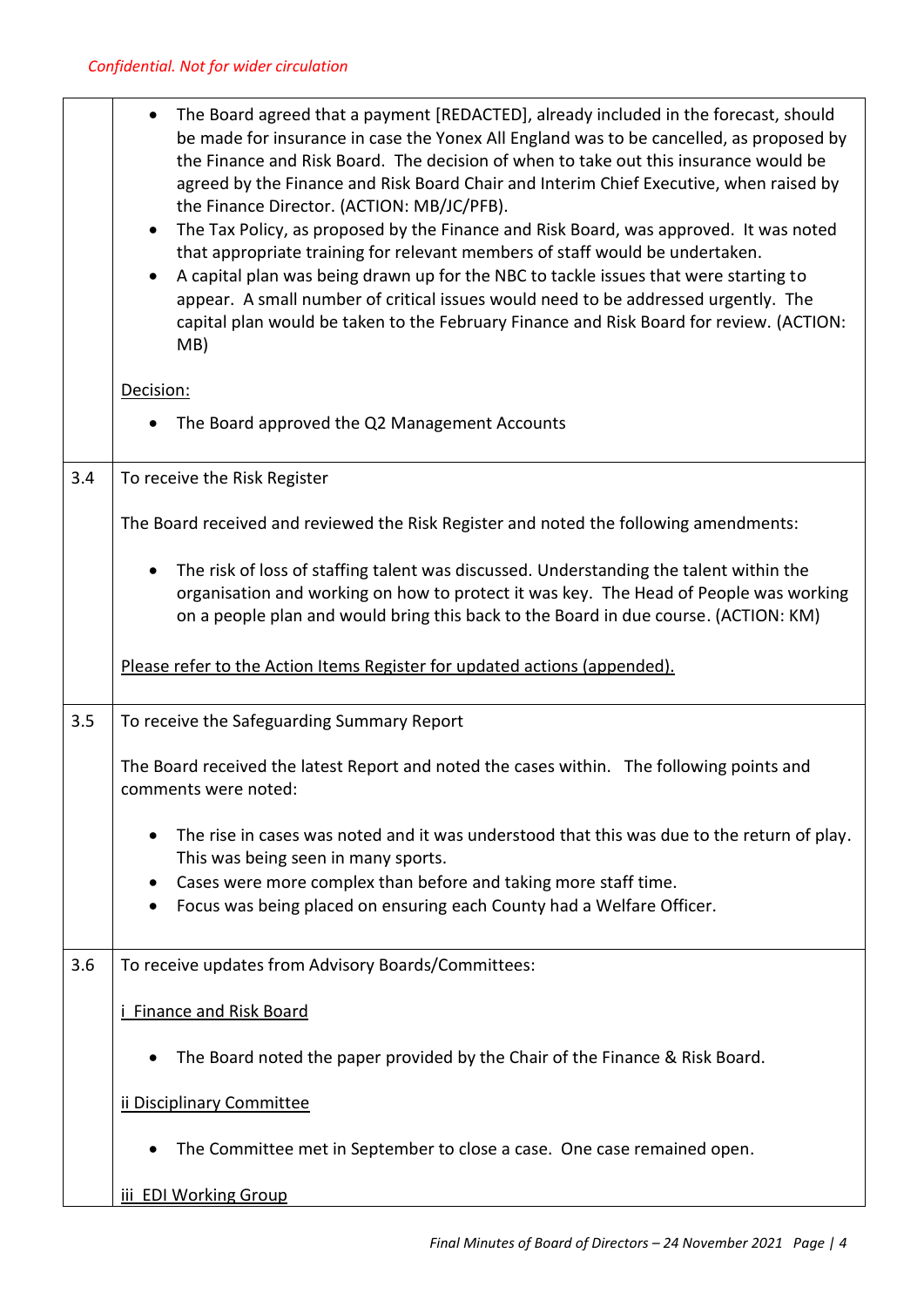|     | A full update was given at item 4.4.                                                                                                                                                                                                                                                                                                                                                                                                                                                                                                                                                                                                                                                                                                                                                                                                                                                                                                                                                                                                                     |  |  |
|-----|----------------------------------------------------------------------------------------------------------------------------------------------------------------------------------------------------------------------------------------------------------------------------------------------------------------------------------------------------------------------------------------------------------------------------------------------------------------------------------------------------------------------------------------------------------------------------------------------------------------------------------------------------------------------------------------------------------------------------------------------------------------------------------------------------------------------------------------------------------------------------------------------------------------------------------------------------------------------------------------------------------------------------------------------------------|--|--|
|     | iv Joint Advisory Boards                                                                                                                                                                                                                                                                                                                                                                                                                                                                                                                                                                                                                                                                                                                                                                                                                                                                                                                                                                                                                                 |  |  |
|     | The Advisory Boards had met to jointly consider the scope for the System Review and this<br>$\bullet$<br>was reported under item 4.1                                                                                                                                                                                                                                                                                                                                                                                                                                                                                                                                                                                                                                                                                                                                                                                                                                                                                                                     |  |  |
| 4   | <b>STRATEGY</b>                                                                                                                                                                                                                                                                                                                                                                                                                                                                                                                                                                                                                                                                                                                                                                                                                                                                                                                                                                                                                                          |  |  |
| 4.1 | To receive the final draft of the Scope and Terms of Reference for the Talent Pathway Review                                                                                                                                                                                                                                                                                                                                                                                                                                                                                                                                                                                                                                                                                                                                                                                                                                                                                                                                                             |  |  |
|     | The Board received the scope for the Review, which had been renamed the System Review. The<br>following comments were noted:                                                                                                                                                                                                                                                                                                                                                                                                                                                                                                                                                                                                                                                                                                                                                                                                                                                                                                                             |  |  |
|     | The scope of the Review had been discussed with the Advisory Boards at a joint meeting,<br>$\bullet$<br>which had led to several useful enhancements.<br>The Terms of Reference would be agreed by the end of November. Steering Group made<br>$\bullet$<br>up of Board, Advisory Board and Interim CEO had met couple of times and were<br>progressing with the scope of the Review.<br>The work of the project would include a lens of Equality, Diversity and Inclusion across it<br>$\bullet$<br>and this would be made more explicit in the ToRs (ACTION: PFB/NC)<br>While excluded from the research brief, findings of the Review would be used to inform<br>$\bullet$<br>the ParaBadminton Pathway and grassroots.<br>It was felt that the scope of the review remained quite medal driven and this would be<br>$\bullet$<br>softened to reflect the wider purpose of improving all levels.<br>The Terms of Reference were approved by the Board and would be sent to the Advisory<br>$\bullet$<br>Boards for their information (ACTION: PFB/NC) |  |  |
|     | Decision:<br>The Board approved the Terms of Reference for the System Review, and delegated final<br>a)<br>approval to the Steering Group for minor amends.                                                                                                                                                                                                                                                                                                                                                                                                                                                                                                                                                                                                                                                                                                                                                                                                                                                                                              |  |  |
|     | Please refer to the Action Items Register for updated actions (appended).                                                                                                                                                                                                                                                                                                                                                                                                                                                                                                                                                                                                                                                                                                                                                                                                                                                                                                                                                                                |  |  |
| 4.2 | To receive and approve the Memorandum of Understanding (MoU) for the Four Nations to<br>hosting the BWF Para Badminton World Circuit Grade 2, Level 1 International Tournament                                                                                                                                                                                                                                                                                                                                                                                                                                                                                                                                                                                                                                                                                                                                                                                                                                                                           |  |  |
|     | The Board received the draft MoU and the following comments and points were noted:                                                                                                                                                                                                                                                                                                                                                                                                                                                                                                                                                                                                                                                                                                                                                                                                                                                                                                                                                                       |  |  |
|     | The MoU would set out clear financial expectations and liabilities of joint working, and a<br>٠<br>process for the Four Nations to work together on future projects, not just the BWF Para<br><b>Badminton Tournament</b>                                                                                                                                                                                                                                                                                                                                                                                                                                                                                                                                                                                                                                                                                                                                                                                                                                |  |  |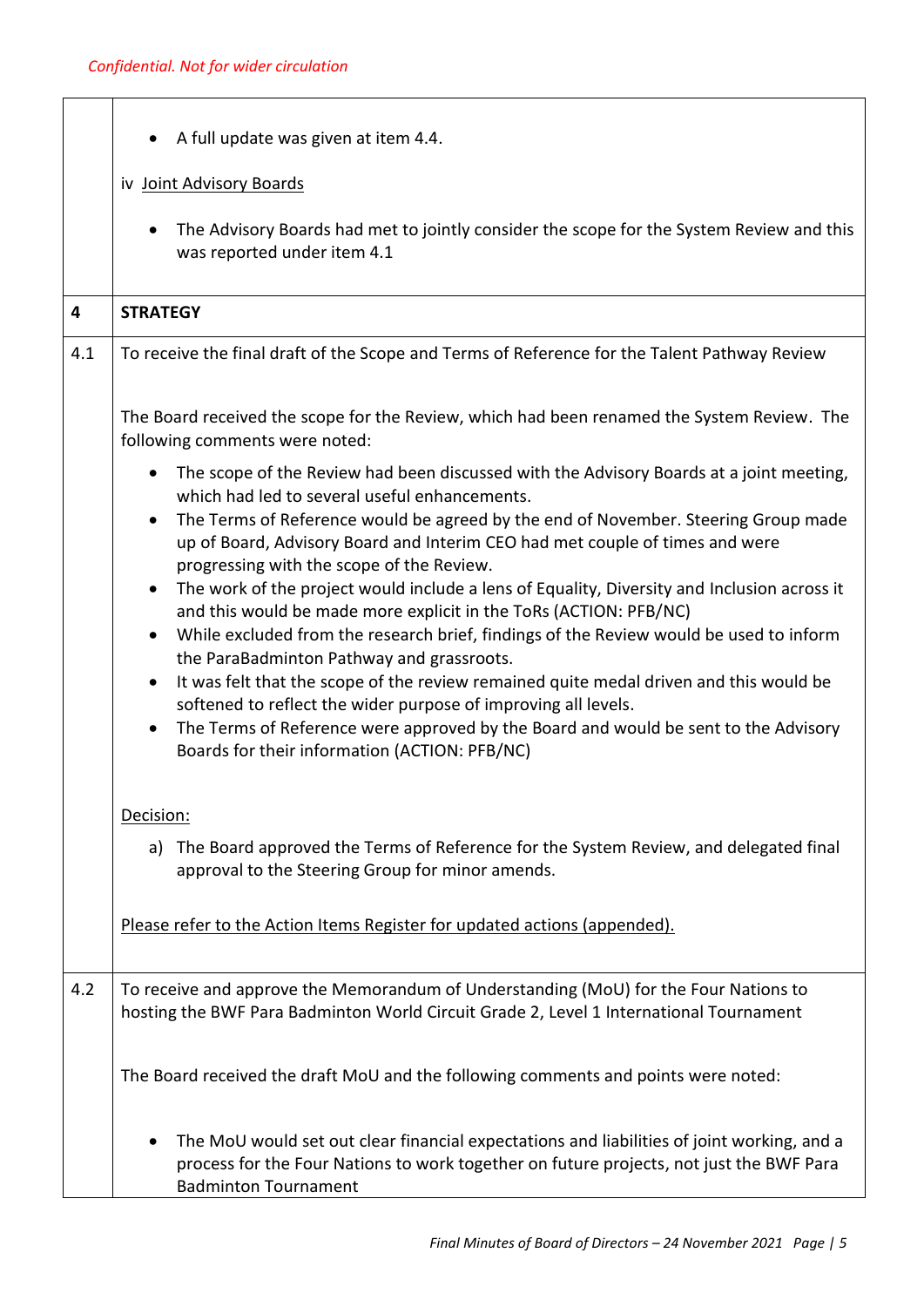|     | The Board agreed with the principles of joint working.<br>$\bullet$                                                                                                                    |  |  |
|-----|----------------------------------------------------------------------------------------------------------------------------------------------------------------------------------------|--|--|
|     | Decision:                                                                                                                                                                              |  |  |
|     | a) The Board approved the Memorandum of Understanding, delegating authority to the<br>Chair and Interim CEO to make non-material changes following consultation with other<br>nations. |  |  |
| 4.3 | To receive the Return to Play Action Plan                                                                                                                                              |  |  |
|     | The Board received the Plan and the following points and comments were noted:                                                                                                          |  |  |
|     | Return to Play was gathering strength although there were regional variations and issues<br>٠<br>were now very localised.                                                              |  |  |
|     | Help was being offered to tournament organisers to run tournaments as those that are<br>٠<br>being run are over-subscribed.                                                            |  |  |
| 4.4 | <b>EDI Strategy Update</b>                                                                                                                                                             |  |  |
|     | The Board received an update on the EDI Strategy Action Plan and the following points were<br>noted:                                                                                   |  |  |
|     | The Steering Group had met recently to review the Action Plan.<br>$\bullet$<br>Progress had been made:<br>$\bullet$                                                                    |  |  |
|     | The Strategy would be launched/published in the New Year in a slimmed down<br>version of the document                                                                                  |  |  |
|     | A job description of the Inclusion Lead role would be completed for recruitment in<br>the New Year.                                                                                    |  |  |
|     | Training for Board and staff would be set before Christmas.<br>٠                                                                                                                       |  |  |
|     | The learnings from other NGBs on their ED&I journeys was being sought.                                                                                                                 |  |  |
|     | So far 40 people had signed up to be Inclusion Champion. An event at the Yonex All<br>$\bullet$                                                                                        |  |  |
|     | England for the Champions was being set up.<br>The communications for the Strategy launch were being worked up. It was agreed<br>$\bullet$                                             |  |  |
|     | that Tanya Gilbert should join the ED&I Steering Group.                                                                                                                                |  |  |
|     | [REDACTED]<br>٠                                                                                                                                                                        |  |  |
|     | The Board were pleased with the work undertaken so far and thanked Nick Rimmer.<br>$\bullet$                                                                                           |  |  |
|     | Please refer to the Action Items Register for updated actions (appended)                                                                                                               |  |  |
| 5   | <b>MINUTES and ACTION POINTS</b>                                                                                                                                                       |  |  |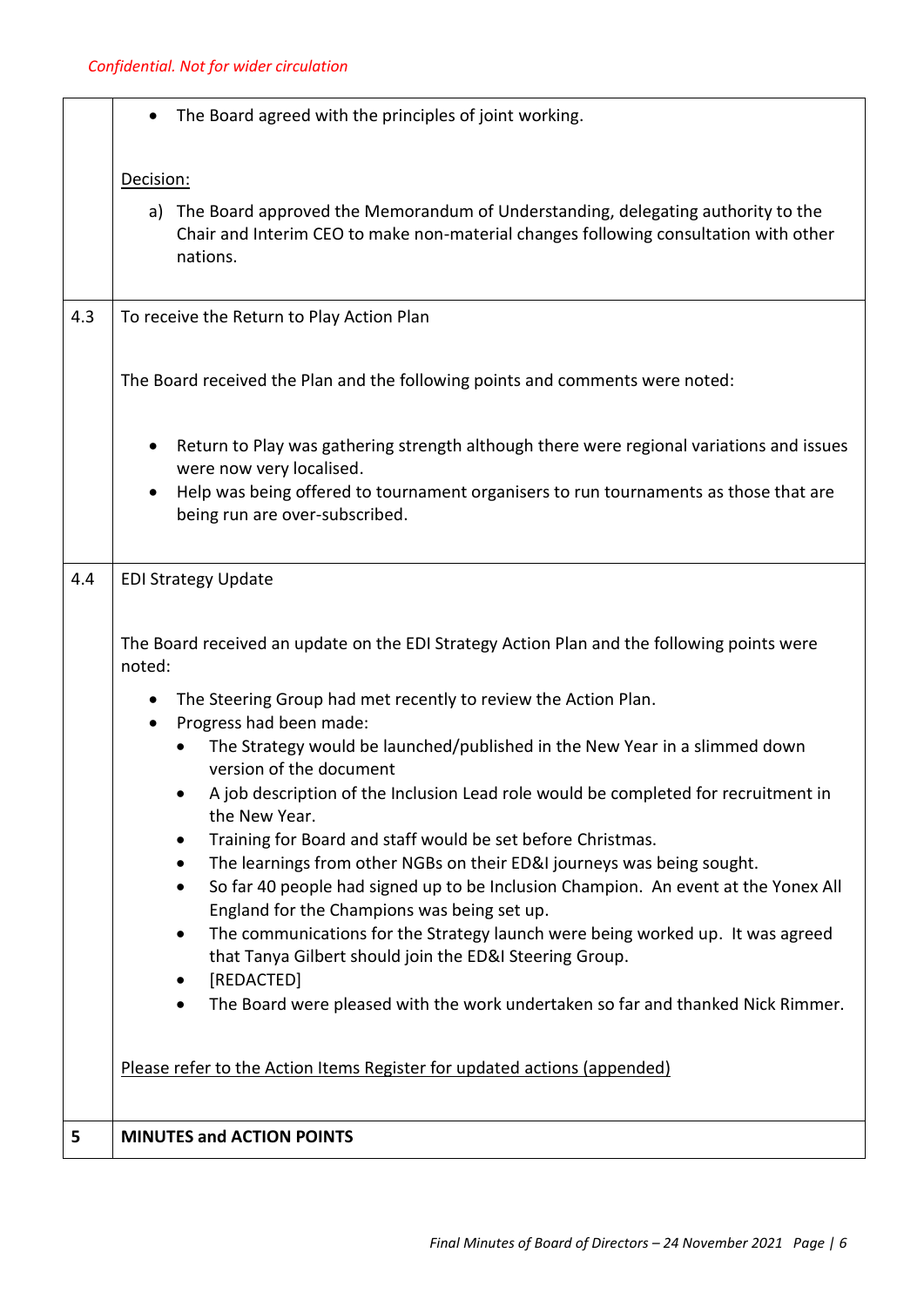| 5.1 | To approve the minutes of the Board of Directors' meetings held on 30 September and 27<br>October 2021                                                                                                                                                                                                                                                                                                                                        |  |  |
|-----|-----------------------------------------------------------------------------------------------------------------------------------------------------------------------------------------------------------------------------------------------------------------------------------------------------------------------------------------------------------------------------------------------------------------------------------------------|--|--|
|     | The Minutes were approved nem com.                                                                                                                                                                                                                                                                                                                                                                                                            |  |  |
|     | Decision:                                                                                                                                                                                                                                                                                                                                                                                                                                     |  |  |
|     | a) The Board approved the minutes of the Board of Directors' meetings held on 30<br>September and 27 October 2021                                                                                                                                                                                                                                                                                                                             |  |  |
| 5.2 | To review actions Requiring Attention only contained within the Action Items Register                                                                                                                                                                                                                                                                                                                                                         |  |  |
|     | The new Membership Scheme would be brought back to the Board in January 2022.<br>$\bullet$                                                                                                                                                                                                                                                                                                                                                    |  |  |
| 5.3 | Matters Arising from the Board Meetings of 30 September and 27 October 2021 not notified in<br>advance of the meeting and not included in the agenda.                                                                                                                                                                                                                                                                                         |  |  |
|     | There were no further matters arising.                                                                                                                                                                                                                                                                                                                                                                                                        |  |  |
| 6   | AoB                                                                                                                                                                                                                                                                                                                                                                                                                                           |  |  |
| 6.1 | Dates of meetings for 2022                                                                                                                                                                                                                                                                                                                                                                                                                    |  |  |
|     | The Board agreed Option 1 for the dates for the Board meetings in 2022, i.e. every two months.<br>The dates would be confirmed the Board in due course. An overnight, with dinner, would be held<br>twice during the year.                                                                                                                                                                                                                    |  |  |
| 6.2 | <b>Board Papers</b>                                                                                                                                                                                                                                                                                                                                                                                                                           |  |  |
|     | The Board agreed that the new layout of papers, in one document, was preferred. It was<br>suggested that Directors download the full set of papers to their laptop ahead of the meeting to<br>ensure they did not need wifi while in the meeting. This would help with band-width.                                                                                                                                                            |  |  |
| 6.3 | <b>UK Para Championships</b>                                                                                                                                                                                                                                                                                                                                                                                                                  |  |  |
|     | These were taking place in Sheffield on 10-12 December and all Directors were welcome to<br>attend.                                                                                                                                                                                                                                                                                                                                           |  |  |
| 6.4 | BWF Para Badminton World Circuit Grade 2, Level 1 International Tournament                                                                                                                                                                                                                                                                                                                                                                    |  |  |
|     | An update was given on the bid to UK Sport for funding for the four nations' bid to host the<br>Tournament from 2022 to 2025. The Ireland-hosted Tournament, taking place in 2022 had been<br>included in the BWF Schedule of events. It was expected that the England-based Tournament<br>would be included in the Schedule for 2023 but this was not yet confirmed by the BWF and<br>therefore UK Sport funding could not yet be confirmed. |  |  |

The meeting closed at 4 pm

## **Future Meetings 2022**